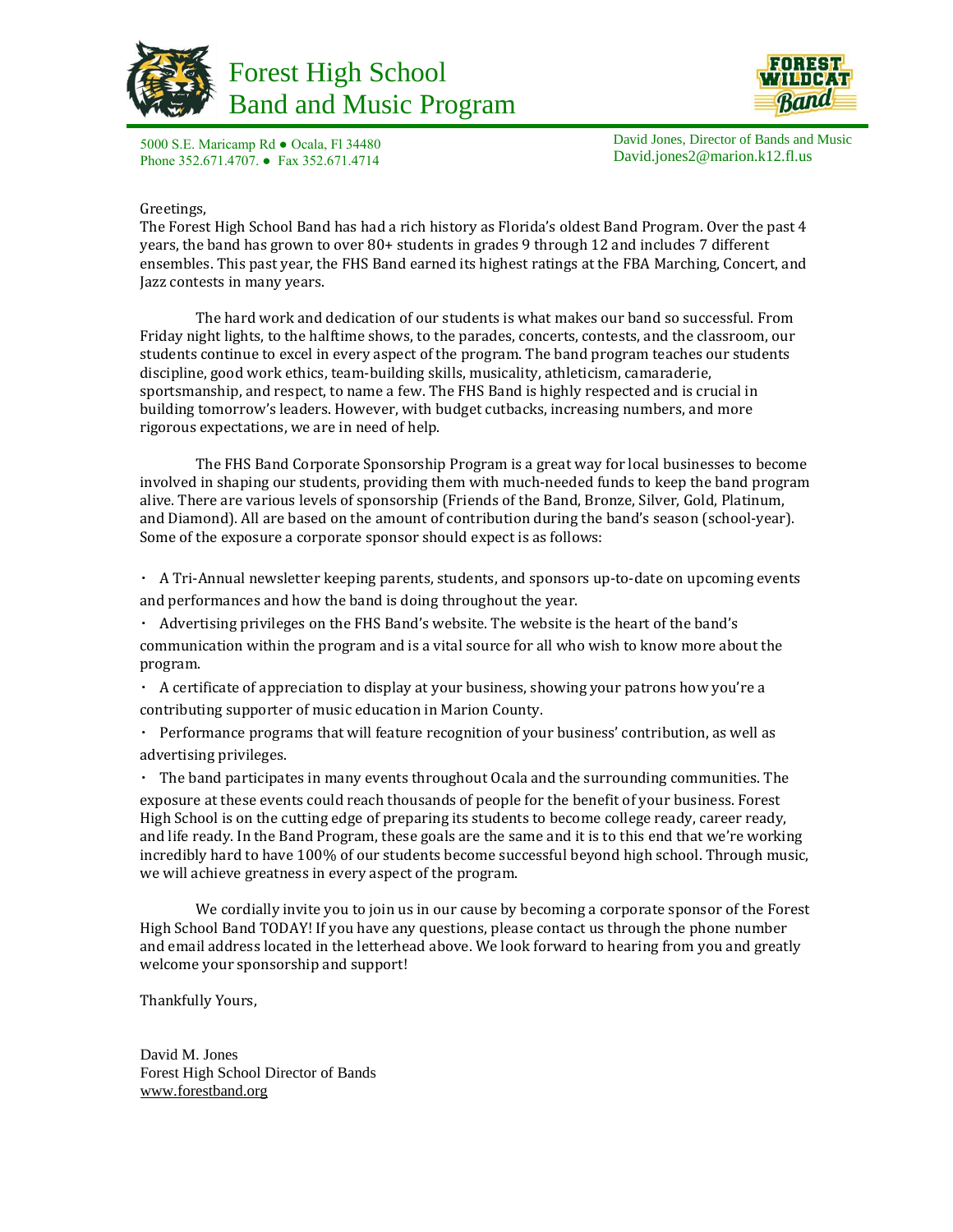# **Levels of Sponsorship**

### **Friends of the FHS Band**

- \$100 contribution
- Certificate of sponsorship, suitable for public display
- Name listed as sponsor in all publications (newsletters, programs, etc.)
- Name listed on Band website as a sponsor

### **Bronze**

- \$250 contribution
- Certificate of sponsorship, suitable for public display
- Business card size advertisement in all publications (newsletters, programs, etc.)
- Name listed on Band website with link to corporate website

### **Silver**

- \$500 contribution
- Certificate of sponsorship, suitable for public display
- $\cdot$   $\frac{1}{4}$  page advertisement in all publications (newsletters, programs, etc.)
- Name listed on Band website with link to corporate website
- 2'X1' name/logo on the side of the Band trailer (company provided decal)

## **Gold**

- \$1,000 contribution
- Certificate of sponsorship, suitable for public display
- 8x10 wall plaque, recognizing your contribution
- $\cdot$   $\frac{1}{2}$  page advertisement in all publications (newsletters, programs, etc.)
- Name listed on Band website with link to corporate website
- 2'X1' name/logo on the side of the Band trailer (company provided decal)
- Announcement of recognition after the halftime show at all FHS home football games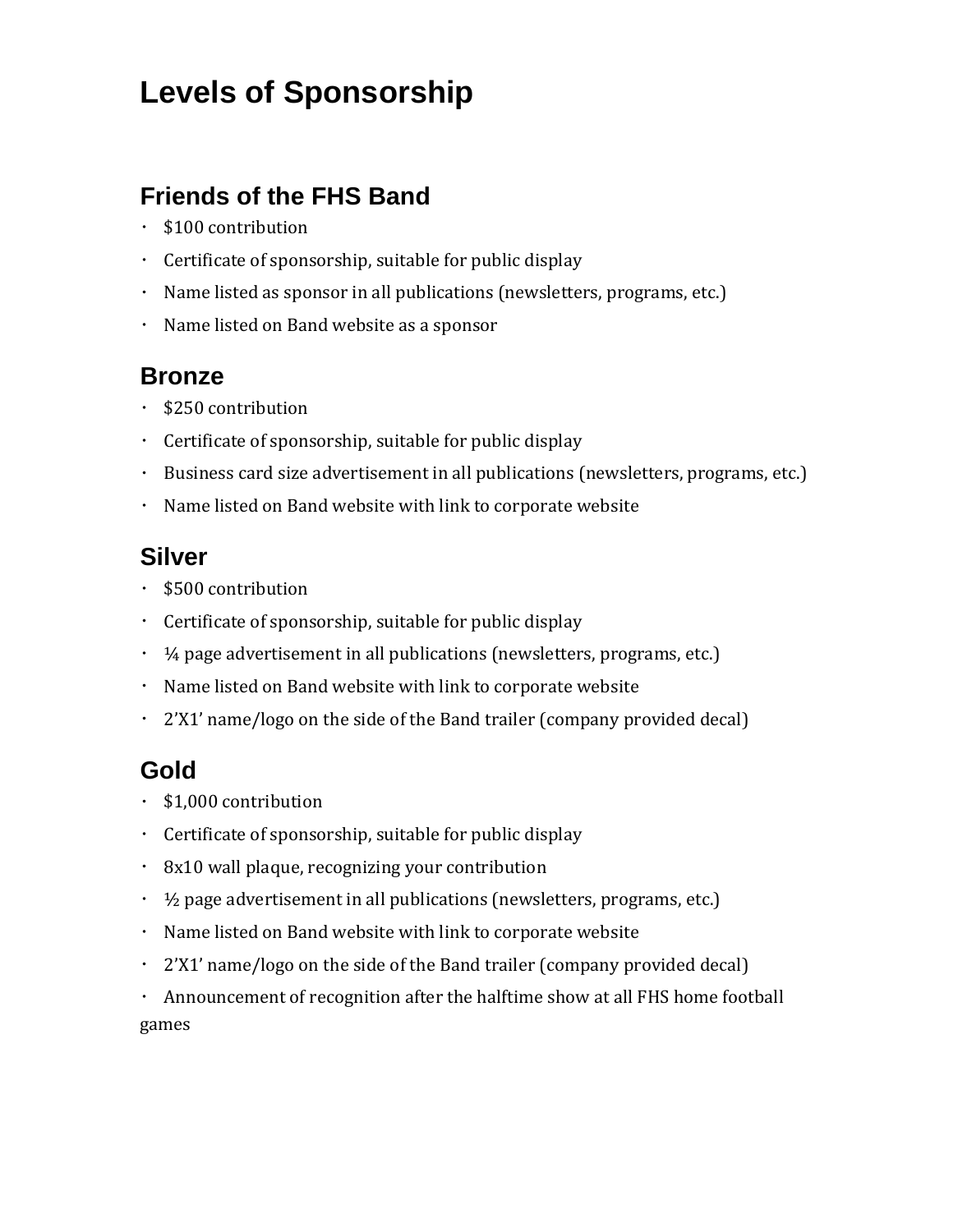## **Platinum**

- . \$2,500 contribution
- Certificate of sponsorship, suitable for public display
- 8x10 wall plaque, recognizing your contribution
- Full-page advertisement in all publications (newsletters, programs, etc.)
- Name listed on Band website with link to corporate website
- 3'X2' name/logo on the side of the Band trailer (company provided decal)
- Announcement of recognition after the halftime show at all FHS home football games
- 2 FHS Band performance‐tech polo shirts (please provided sizes)

# **Diamond**

- \$5,000 contribution
- Certificate of sponsorship, suitable for public display
- $\cdot$  8x10 Wall plaque, recognizing contribution
- Full-page advertisement in all publications (newsletters, programs, etc.)
- Name listed on Band website with link to corporate website
- 3'X2' name/logo on the side of the Band trailer (company provided decal)
- Announcement of recognition after the halftime show at all FHS home football games
- 4 FHS Band performance‐tech polo shirts (please provided sizes)
- One performance at corporate sponsor's event/location (some restrictions  $\epsilon$ apply)